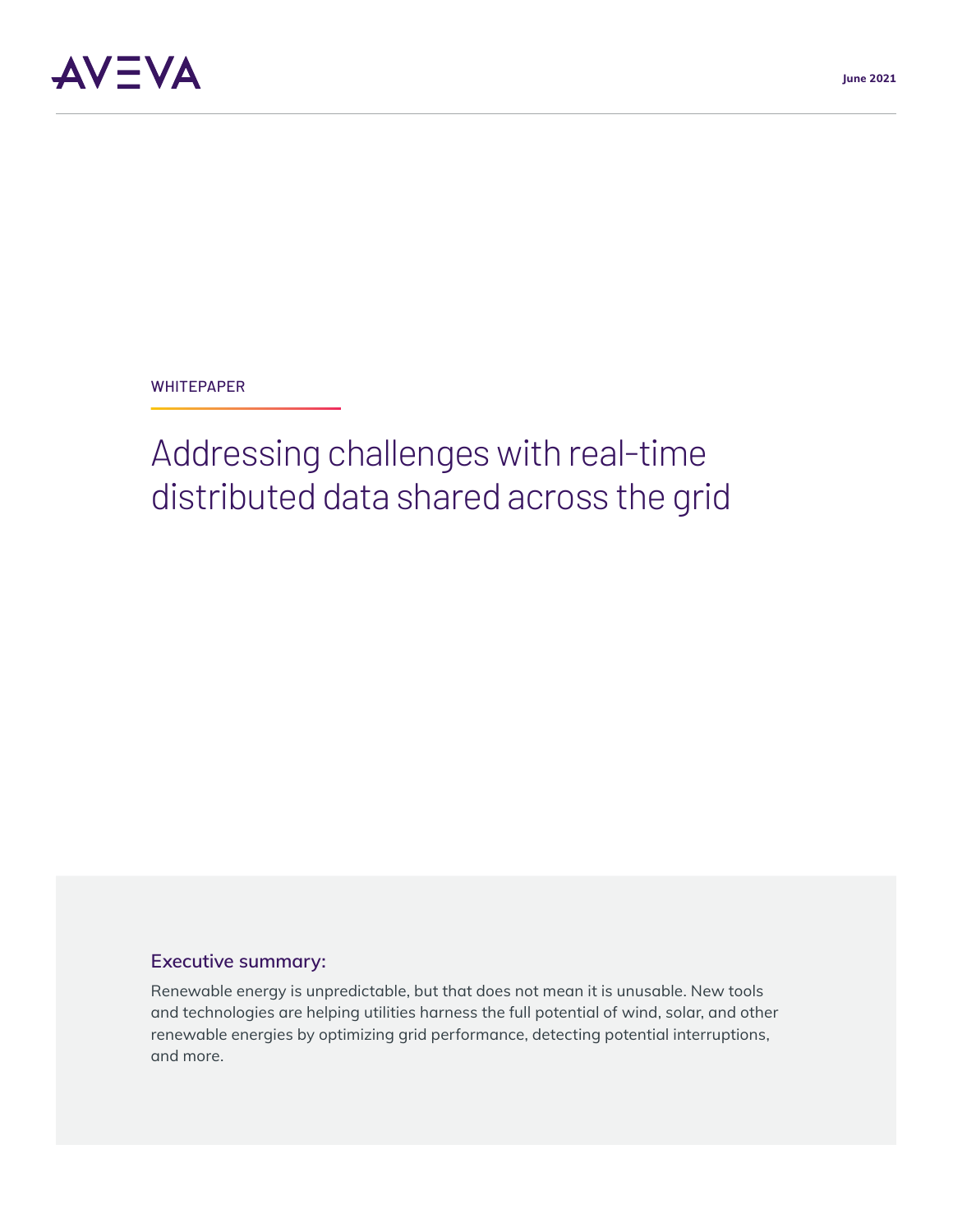# Ensure the successful integration of renewable resources while maintaining stability and optimizing grid management

The growing use of renewable energy is providing new opportunities for users to reduce carbon footprint and energy costs. However, the unpredictability of solar, wind, and other renewables makes it difficult to maintain stability and optimize grid management.

The key to ensuring the successful integration of renewable resources may lie in the availability of real-time series data collected from distributed data points, often described as the Internet of Things (IoT). But the huge amount of data collected from these data points operating at the edge of the grid must be processed, and a number of different formats in use must be smoothly integrated; the lack of data granularity and existing data silos presents additional challenges.

To address these edge-of-the-grid issues, a new community of energy suppliers, service providers, storage vendors, software suppliers, and Electric Vehicle (EV) charging platforms are offering distributed real-time data using an IoT model that can help utilities, Independent System Operators (ISOs), and large commercial and industrial energy users to work together to optimize web operations.

Utilities use the PI System<sup>™</sup> to collect, manage, and analyze data for transmission and distribution groups. Through new business models, innovators are also able to use the PI System as an IoT platform that collects, stores, analyzes, and visualizes real-time sensor-based data from the grid edge, which can be used by the centralized grid to optimize the uninterrupted availability of energy resources. The following are three examples of the PI System being put to work in innovative, edge-of-the-grid applications.



Grid operators can use real-time data to integrate distributed energy resources.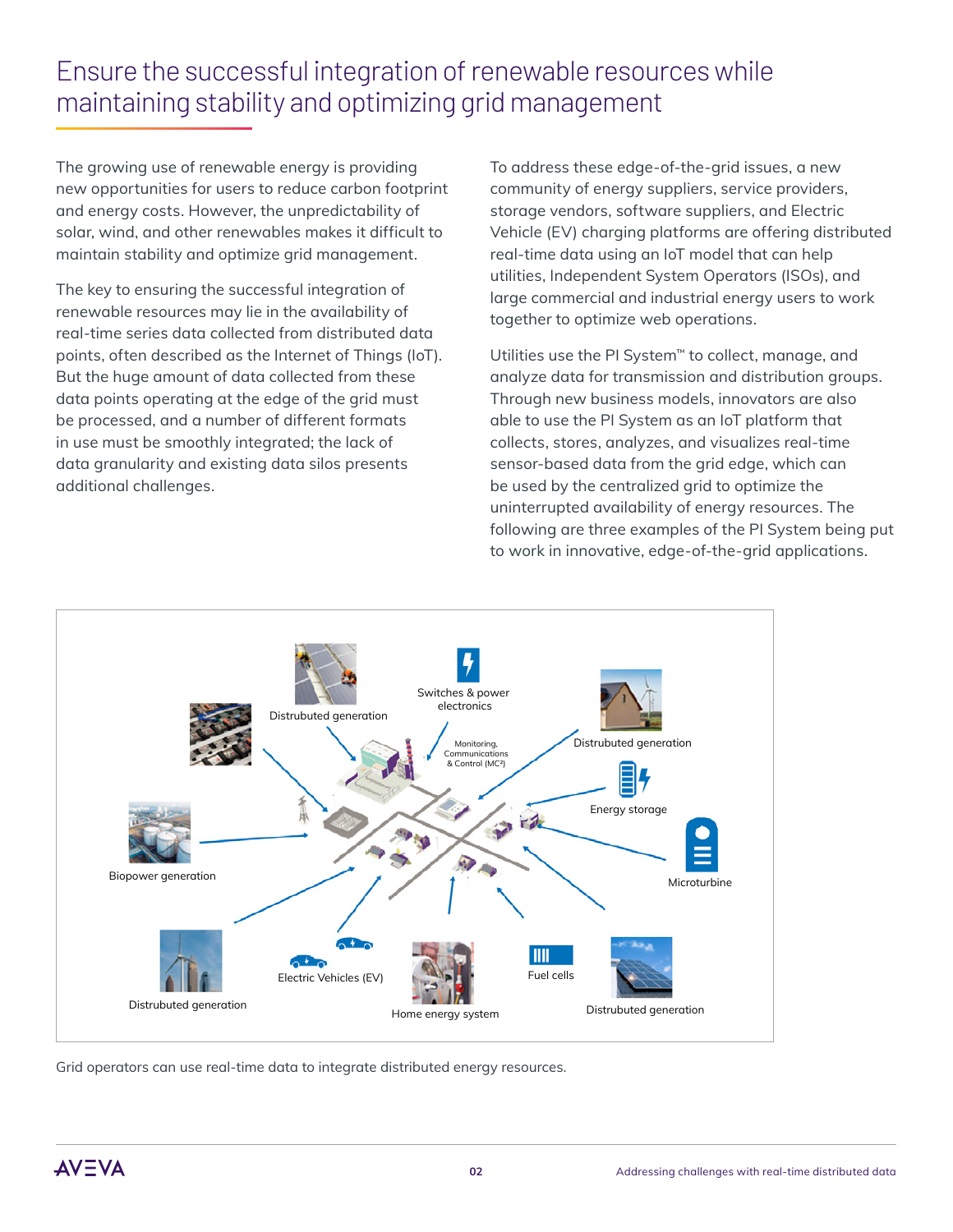### **Itochu provides weather monitoring and forecast system**

Following the Fukushima Daiichi nuclear disaster in April 2011, the government of Japan promoted renewable power generation. To address a concern that rapid increases in variable energy may affect grid stability, Itochu, a system integrator and service provider, created a monitoring system to forecast wind power output generation to improve integration of renewable energy sources in eastern Japan.

Working with NEDO, the national research and development agency, Itochu created a wide area network consisting of more than 40 wind farms, 114 weather data stations and the Japan Meteorological Society's 400 surface weather station sites. The PI System acts as an IoT platform to collect renewable energy data, such as power output, along with weather data, including wind speed, wind direction, pressure, and temperature, to contribute to wind power output forecasts in eastern Japan. This data improves the ability to forecast Variable Renewable Energy (VRE) to manage the integration of wind energy into grid operations.

Itochu uses the PI System to collect massive amounts of IoT data that help researchers increase the accuracy of wind power forecasts in eastern Japan. It stores VRE data such as wind, PV power output, SCADA, and wide area weather data such as wind speed direction, temperature, pressure, and humidity, to develop VRE forecasts in order to optimize the demand supply and frequency adjustment.

Working with its partners, Itochu has been able to improve the overall accuracy of its wind power forecasts with the exception of wind ramps caused by low pressure weather systems. In the future, Itochu will continue to expand its IoT system and further develop forecasting techniques. The goal is to improve control of power output fluctuations with a combination of storage and operation of large-scale generators and batteries to optimize power system operation.



Real-time data from wind farm and wide area weather stations contribute to wind power forecasts.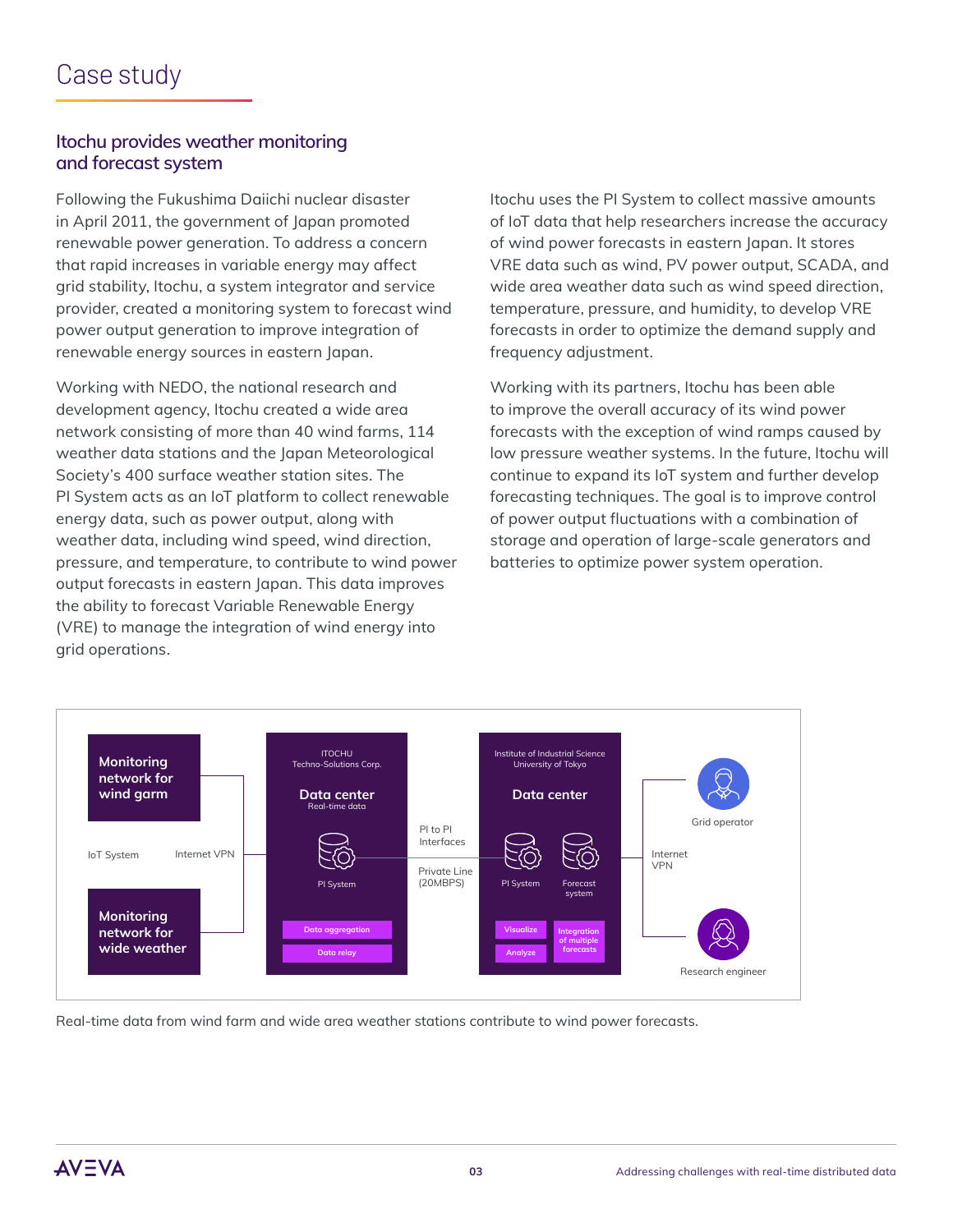# **Enphase energy: Shares PV data**

While the rollout of solar photovoltaic (PV) capacity can help diversify U.S. power sources, utilities need to smoothly integrate solar energy from highly distributed residential rooftops and small commercial sources. How can utilities achieve accurate, highly granular, and near-real-time visibility?

Enphase Energy, a manufacturer of microinverters, AC battery storage, and smart PV technologies, deploys the PI System, via Connected Services, to collect site-level data such as secondary voltage and PV production. This data is made available to help utilities integrate PV energy from Enphase customer installations.

Enphase gathers information collected from smart microinverters and aggregates site data. The result is a low-cost solution for utilities that does not require

additional screens or new software. Using PI System's Asset Framework (AF), utilities combine Enphase site data with SCADA or meteorological data to perform analytics that simplify the integration of solar resources into the grid.

To support its utility customers, Enphase needed to organize its data into a format that is relevant to the utility. Enphase collects data microinverters from home's solar panel, moves it to the Envoy gateway, and then disseminates the data to utilities. Enphase takes advantage of the flexibility of the AF templates to make the data relevant to utilities. For example, the utility may be interested in data for a zone that represents a group of houses or may want to know if the houses in a specific geographic area belong to the same segment of a distribution circuit.

# **Itochu solution**

Itochu uses a PI Interface™ to stream the power and weather data using a unified file format into the PI System, with these PI System components:

- Asset Framework (AF): Organizes the past, real-time, and future data in an easy-to-navigate hierarchal format to manage data, perform roll-up analysis, and develop templates that describe each turbine
- Notifications: Sends alerts of high wind ramps that can affect the grid
- **PI ProcessBook®:** Enables the creation of charts and displays to visual critical data
- PI Coresight<sup>™</sup>: Provides the ability for engineers and analysts to visualize and access VRE and weather data from desktop displays, laptops, or other mobile displays
- **PI DataLink<sup>®</sup> to analyze data in Microsoft Excel**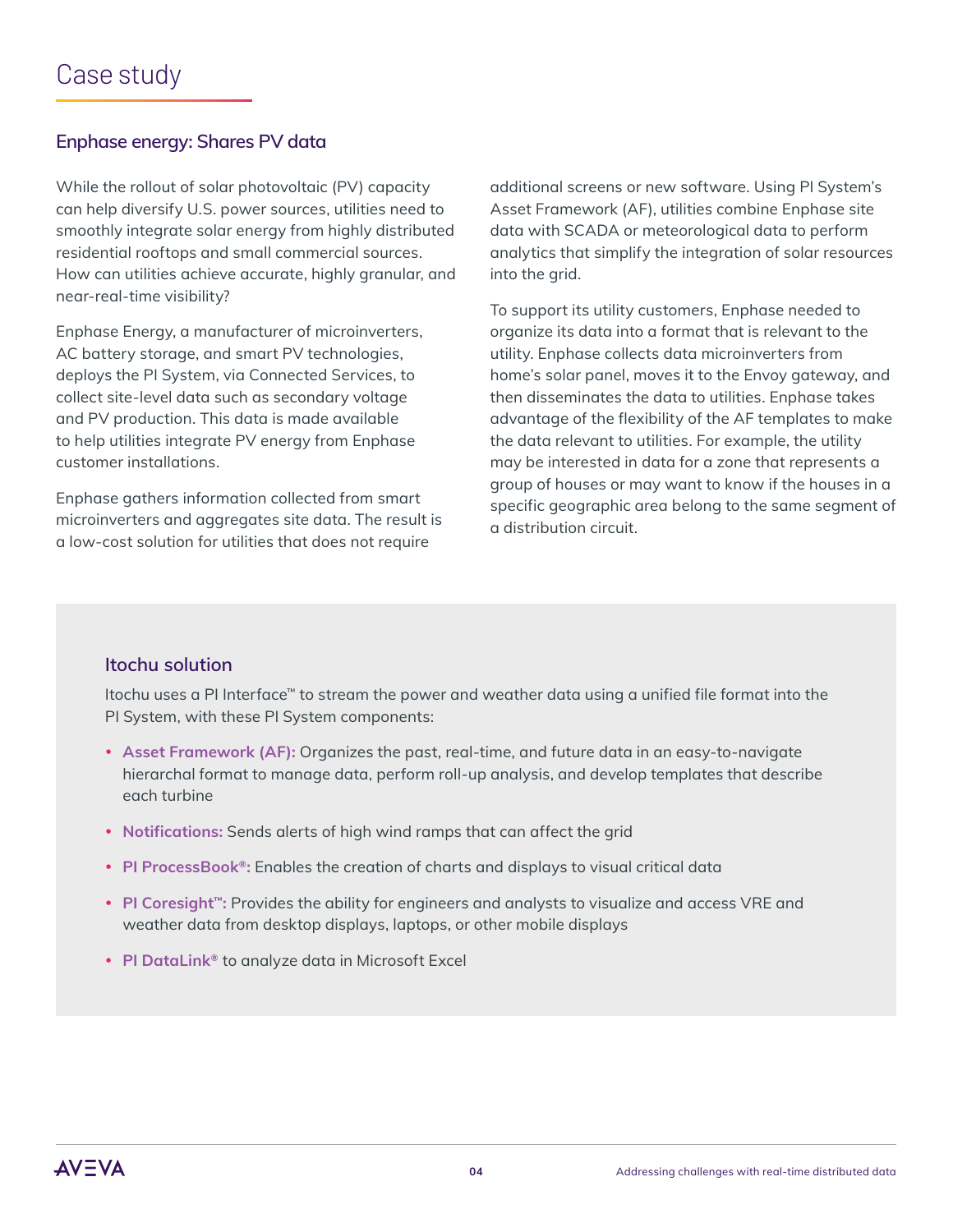

As PV generation penetrates the grid, utilities are increasingly attentive to voltage regulation and the ability to link voltage data with photovoltaic production. The voltage data that utilities currently collect takes about 24 hours to percolate through the system; Enphase systems can collect that data faster, and at a finer resolution.

Faced with growing PV capacity, utilities increasingly need timely and detailed data about PV generation capability and performance. Since many utilities use the PI System, data can be presented in a format that is both familiar and useful to utility operators. By partnering with developers of the PI System, PV developers can offer utility energy management solutions that address their needs in the evolving PV market.

#### **Enphase energy solution**

As utilities integrate more data from outside providers such as meteorologists, Enphase is using PI Cloud Connect services to securely acquire that data. The company can also use PI Integrator for Esri ArcGIS to display asset data at distributed locations. Finally, Enphase uses Notifications to allow utility operators to set alarms when data reaches predetermined critical levels.

Enphase will can use Event Frames to perform analysis on voltage trends. By using Event Frames, operators can calculate statistics on frequency and duration of voltage spikes that fall outside the optimal range that the utility is trying to achieve.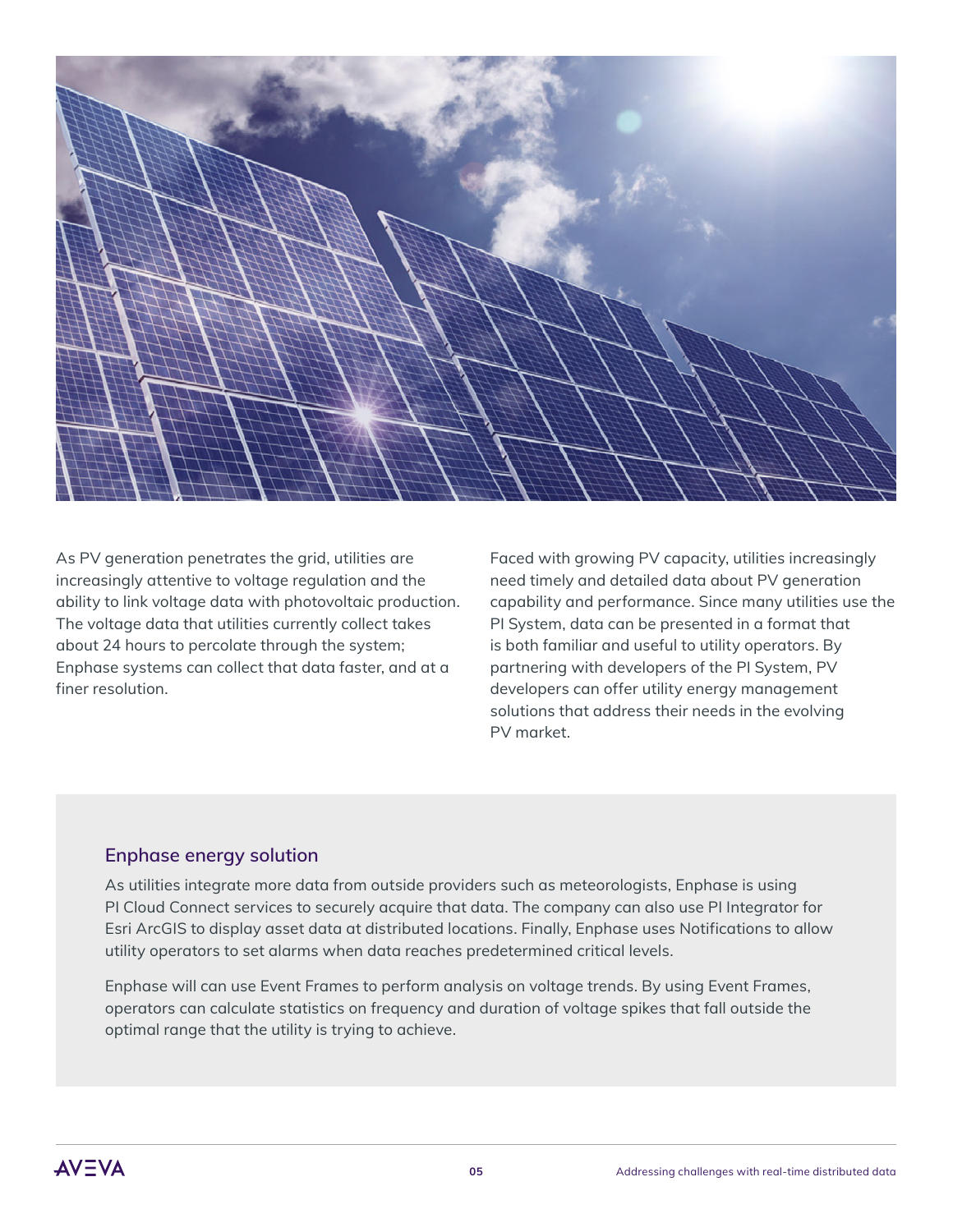### **eMotorWerks: Controlling volatility in demand management**

Widespread adoption of Electric Vehicles (EVs) has faced two large hurdles. One is convincing the consumer that electric cars are convenient, reliable, and easy to operate. That hurdle was partly addressed by the emergence of the Level 2 EV charger, which provides faster charging time. The second hurdle is the question of whether the existing energy grid can support the increasing demand a successful electric car market would generate.

The growing market is already affecting demand: EV charging creates large electrical loads that are concentrated both in time and location, resulting in high energy costs due to peak usage and the need to add energy sources in response to demand that can't be met by renewable sources that are affected by weather and time of day. The addition of dirty energy generation defeats the intent of electric cars and strains electricity distribution, threatening overall stability and reliability.

eMotorWerks is addressing the demand issue with a smart network, called JuiceNet®, of Level 2 EV charging stations, called JuiceBox® stations that incorporate grid sensing and response. The chargers also use smart phone and computer interfaces that enable users to manage, time, and monitor charging and electrical source information. For the consumer, the result is faster, cheaper EV charging controlled from a smartphone: the user can set a time to charge and a charge rate, for example, based on cost or available source. For energy suppliers, such as Independent Service Operators (ISOs) and Regional Transmission Operators (RTOs), having EV demand managed by a smart endpoint will allow the EV market to come on to the grid without overburdening it.



JuiceBox EV charging stations use real-time data and analytics for cloud-based load management and cloud-based energy market engine.

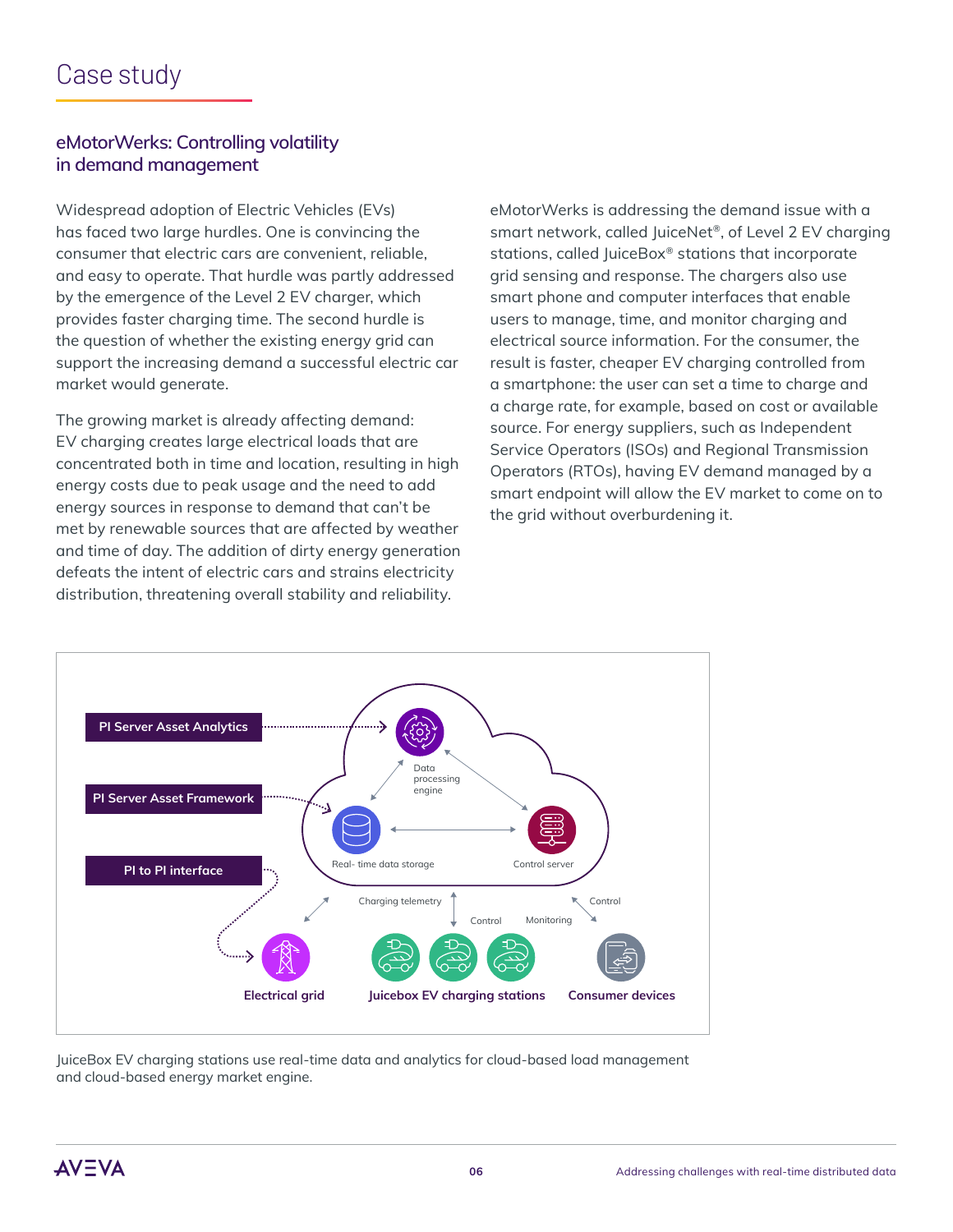

Smart EV networks at the edge of the grid will generate data that will help ISOs and RTOs, as well as local utilities, to make decisions about grid-load balancing and to understand long-term trends. What's more, as technology advances make EVs much more appealing, car manufacturers can better understand the market benefits and the efficiency and operation of their battery-charging systems.

Integrated into eMotorWerks' JuiceNet platform is OSIsoft's PI System, which combines sensor-based data from eMotorWerks' network of JuiceBox charging stations with data from electrical utilities and ISOs. The result is a robust, complete overview of charging loads and real-time grid conditions used in the JuiceNet load dispatch algorithms, providing eMotorWerks EV customers with faster, easier, and more secure access to the status of their charging stations.

eMotorWerks uses the PI System to collect and store real-time data from the JuiceBox chargers, including charging-state amperage, voltage, power, power factor, frequency, temperature, and charging session energy. The PI System performs the analysis for the JuiceBox to process, analyze, and make decisions at the grid edge to trigger responses to key events.

The PI System also incorporates a cloud-based energy market engine that reads data from PI-to-PI transfers of data from ISOs, utilities, and large commercial customers for wholesale pricing and to determine the best way to respond to events.

#### **eMotorWerks solution**

Asset Frameworks organizes basic data points from the UDP JuiceBox Listener. PI System forms a shared data ecosystem that enables eMotorWerks to provide valuable cloud-based services to ISOs and utilities to deliver superior charging performance and efficiency.

PI System-based load management allows eMotorWerks to manage thousands of stations with sub-3-second control latency for instantaneous response to grid events. Other services include frequency regulation and peak shaving.